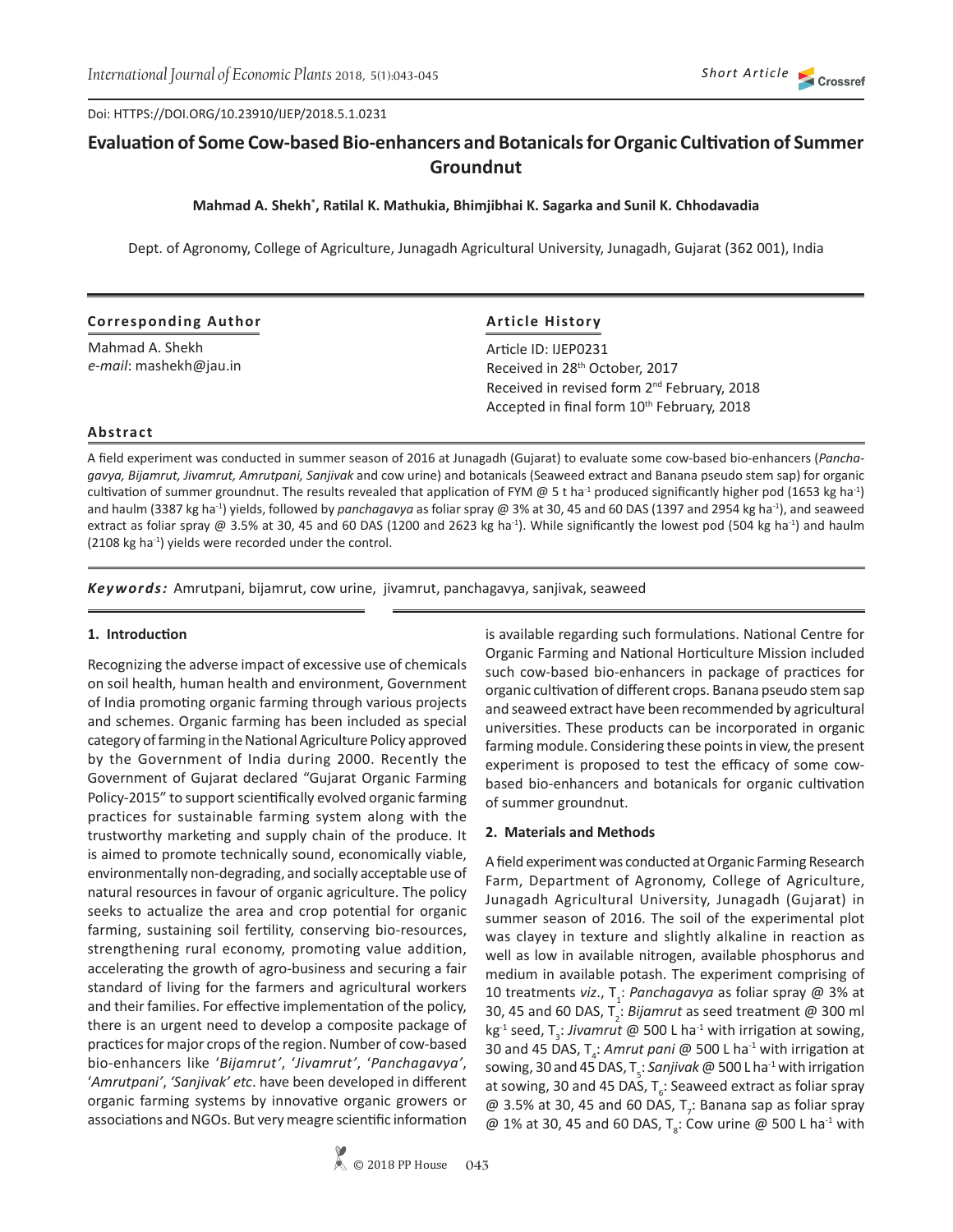irrigation at sowing, 30 and 45 DAS,  $T_g$ : FYM @ 5 t ha<sup>-1</sup>, and  $T_{10}$ : Control was laid out in randomized block design with three replications. The gross and net plot size were 5.0x2.4 m<sup>2</sup> and 4.0x1.8 m<sup>2</sup>, respectively. The groundnut variety "GJG-31" was sown at  $30x10$  cm<sup>2</sup> using seed rate of 120 kg ha<sup>-1</sup>. The cow-based formulations were prepared on farm as per the procedure given by National Centre for Organic Farming, Ghaziabad (NCOF, 2006).

# *2.1. Panchagavya*

Collect fresh cow dung (5 kg), mix it with ghee (1 L) and keep it in a plastic barrel separately for three days. On the same day, mix the other ingredients, namely cow urine (3 L), cow's milk (2 L), curd (2 L), yellow banana (400 g, without skin), coconut water (3 L), jaggery (1 kg dissolved in 3 L water) in a plastic barrel separately. Filter the jaggery solution before adding it to the other ingredients. On the third day, mix the contents of both the barrels and leave them aside for seven days. Stir the contents with a wooden stick twice a day. After seven days, filter the product with a *khada* or terracot (TC) cloth and store it in closed containers (Pierce small holes in the cap of the containers to prevent bursting). This is diluted  $@$  300 ml 10 L<sup>-1</sup> water and sprayed.

# *2.2. Bijamrut*

Mix cow dung 5 kg, cow urine 5 L, cow milk 1 L, lime 50 g, water 20 L and handful soil from rhizosphere area of banyan tree and keep overnight. Sprinkle the formulation on seeds to be sown, then dry in the shade before sowing.

# *2.3. Jivamrut*

Take 100 L water in barrel and add 10 kg cow dung+10 L cow urine. Mix well with the help of a wooden stick, add 2 kg old jaggery and 2 kg pulse flour (gram, pigeon pea, greengram, cowpea or blackgram) and handful soil from rhizosphere area of banyan tree. Mix this solution well with a wooden stick. Keep the solution aside for fermentation for two to seven days. Shake the solution regularly three times a day.

# *2.4. Amrut pani*

Mix 10 kg cow dung with 500 g honey and mix thoroughly to form a creamy paste. Add 250 g of ghee and mix at high speed. Dilute with 200 L water. Sprinkle this suspension in one acre over soil or with irrigation water.

# *2.5. Sanjivak*

Mix 100 kg cow dung, 100 L cow urine and 500 g jaggary in 300 L water in a 500 L closed drum. Ferment for 10 days. Used as soil application either by sprinkling or by applying through irrigation water. Three applications are needed one before sowing, second after 30 days of sowing and third after 45 days of sowing.

The banana pseudo stem extract was acquired from Soil and Water Management Unit, Navsari Agricultural University, Navsari and seaweed extract (*Kappaphycus alvarezii*) from Fisheries Research Station, Junagadh Agricultural University, Okha. Foliar spraying was done using knapsack sprayer with spray volume of 500 L ha $^{-1}$ . The crop was raised as per organic standards in organically converted plot. Pest and disease protection measures were taken using organic or bio-pesticides.

#### **3. Results and Discussion**

Data presented in Table 1 showed that growth, yield and quality attributes *viz*., plant height, number of mature pods plant-1, 100-kernel weight, shelling outturn and oil content of kernel significantly influenced by different treatments. Significantly the highest plant height (46.79 cm) was recorded with application of FYM @ 5 t ha<sup>-1</sup> (T<sub>9</sub>), which remained statistically at par with *panchagavya* as foliar spray @ 3% at 30, 45 and 60 DAS (T<sub>1</sub>) and seaweed extract as foliar spray @ 3.5% at 30, 45 and 60 DAS (T $_{\rm 6}$ ) having plant height of 45.53 and 45.18 cm, respectively. The control  $(T_{10})$  registered significantly the lowest plant height (37.41 cm).

An application of FYM @ 5 t ha<sup>-1</sup> (T<sub>9</sub>) produced significantly the highest number of mature pods plant<sup>-1</sup> (17.32), however it was found statistically comparable to *panchagavya* as foliar spray @ 3% at 30, 45 and 60 DAS  $(T_1)$ , seaweed extract as foliar spray @ 3.5% at 30, 45 and 60 DAS (T<sub>6</sub>), Banana sap as foliar spray @ 1% at 30, 45 and 60 DAS  $(T<sub>7</sub>)$  and *Jivamrut* @ 500 L ha<sup>-1</sup> with irrigation at sowing, 30 and 45 DAS (T<sub>3</sub>) with 16.94, 16.37, 15.42 and 15.28 pods plant<sup>-1</sup>, respectively. Again, significantly the lowest number of mature pods plant $1$  (13.29) was noted with the control  $(T_{10})$ .

The 100-kernel weight was found maximum (53.22 g) with application of FYM  $\textcircled{a}$  5 t ha<sup>-1</sup> (T<sub>9</sub>), but it was remained statistically at par with *panchagavya* as foliar spray @ 3% at 30, 45 and 60 DAS  $(T_1)$  having test weight of 50.69 g. While, the minimum test weight of 39.44 g was observed with the control  $(T_{10})$ .

The application of FYM  $\varnothing$  5 t ha<sup>-1</sup> (T<sub>9</sub>), foliar spray of panchagavya @ 3% at 30, 45 and 60 DAS (T<sub>1</sub>) and seaweed extract 3.5% at 30, 45 and 60 DAS (T<sub>6</sub>), being statistically at par with each other, recorded significantly higher shelling of 70.86, 68.94 and 67.86%, respectively. On the other hand, the control  $(T_{10})$  has significantly the lowest shelling outturn (60.61%).

Significantly the highest oil content of kernel (49.80%) was recorded with application of FYM  $\omega$  5 t ha<sup>-1</sup> (T<sub>9</sub>), which remained statistically at par with *panchagavya* as foliar spray  $\textcircled{a}$  3% at 30, 45 and 60 DAS (T<sub>1</sub>) and seaweed extract as foliar spray @ 3.5% at 30, 45 and 60 DAS (T<sub>6</sub>) by recordingoil content of 49.64 and 49.51%, respectively. The control  $(T_{10})$  registered significantly the lowest kernel oil content (46.13%).

FYM might have improved physical, chemical and biological properties of soil and ultimately provided congenial soil environment for better nutrients and water uptake by plant, which enhanced growth and yield attributes of groundnut. The *panchagavya*is considered to be the most effective bioenhancer, which might have enhanced photosynthesis and